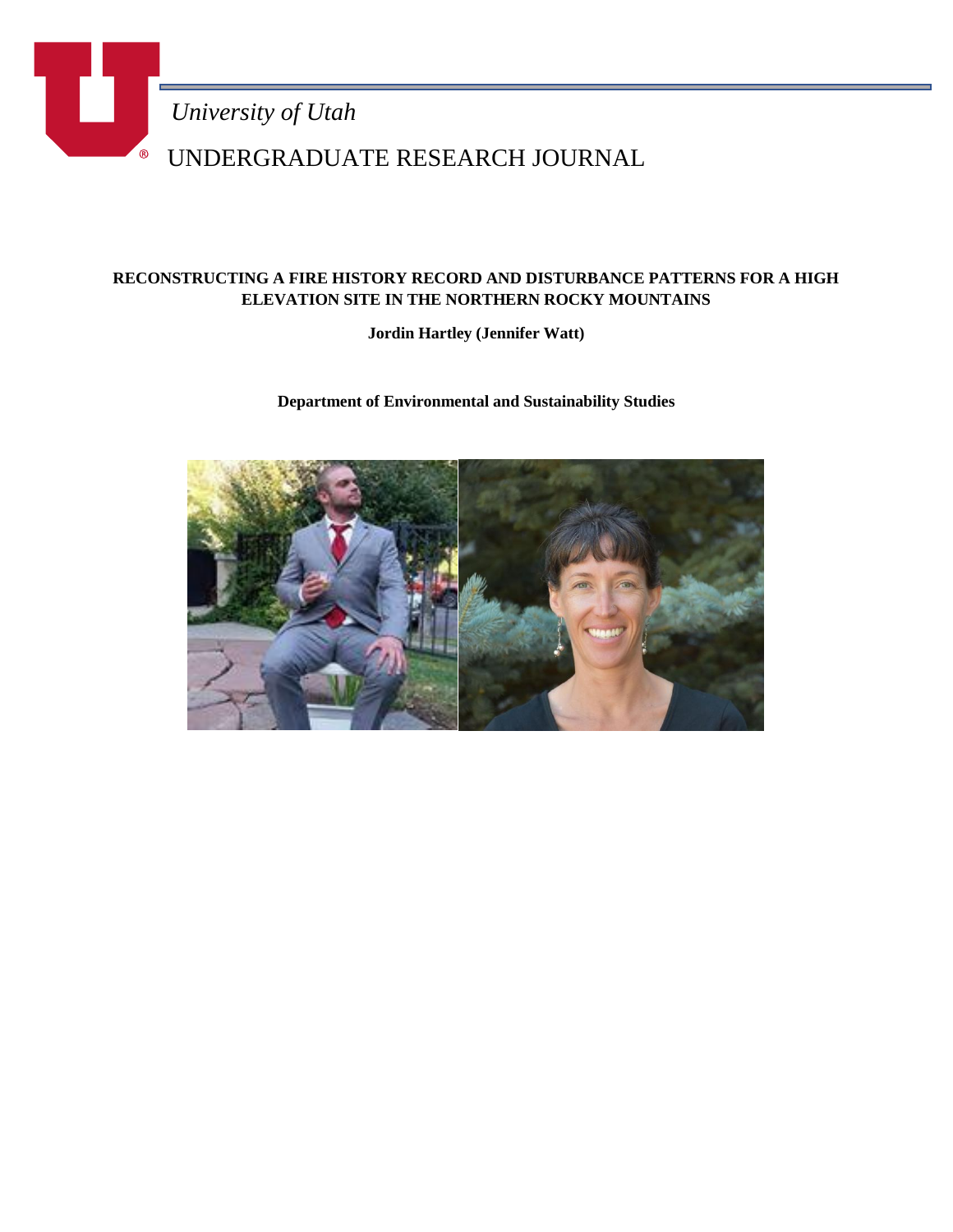## Background and Introduction

The fire history of an area can be reconstructed using documented fire history records such as fire atlases, analysis of dendrochronological data such as fire scars and stand ages, or by charcoal records which are derived from lake sediment cores (Brunelle and Whitlock, 2003). A fire return interval can be best determined based on analyzing charcoal particles recovered from lake sediment coring. Whitebark pine (Pinus albicaulis) forests occupy the highest elevations of Rocky Mountain forest growth from Southern British Columbia to western Wyoming as well as along the Cascades into Northern California and have occupied this range for approximately 8000 years (Arno, 2000; Ellison et al., 2005). Extensive forests of whitebark pine developed after glacial retreat and as warming continued from 8000 to 4000 years ago, became strictly a high elevation pine type (Ellison et al., 2005).

In the Rockies, whitebark pine forests occupy over 1,000,000 hectares and fires are usually identified as mixed severity, occurring at 80-500 year intervals (Keane et al., 2002). Major fires in the whitebark pine type are mostly confined to late summer in dry years (Arno, 2000). Whitebark pine is a long-lived species that can survive to reach over 400 years of age but are still a seral species and without fire, whitebark pine forests are eventually replaced by subalpine fir and spruce (Keane et al., 2002). When subalpine fir encroaches on whitebark pine stands, risk for stand-replacing fires is greatly increased due to multilayered canopies, increased crown bulk, and low crown base heights. Fire exclusion in whitebark pine ecosystems will eventually cause conversion of a mixed-severity fire regime to a stand-replacing fire regime, causing for both higher intensity and higher severity fires (Keane et al., 2002). However, after a high elevation burn, whitebark pine is likely to be established first due to its hardiness and its advantage of having its seeds stored in caches by Clark's Nutcracker, a passerine bird in the family Corvidae. Still, little is currently known about humaninduced changes regarding ecological succession patterns in this high elevation type (Arno, 2000).

Research suggests that intact fire regimes are vital to nutrient cycling and soil health in the Northern Rocky Mountains and fire exclusion and suppression, which causes a decline in whitebark pine, a fire adapted keystone species, can negatively impact fauna in ways such as reducing the carrying capacity for elk due to reduction in quality browse plant species. Whitebark pine dominance also impedes snow melt at high elevations and benefits the quality of undergrowth forage due to the typically open canopy of whitebark pine stands. This forest type is easily susceptible to other factors such as blister rust (Cronartium ribicola), which speeds succession to grand fir, western red cedar, and western hemlock, making this forest type difficult to restore (Keane et al., 2002). Fire may be even more critical for the overall survival of whitebark pine since the introduction of blister rust. Reconstructing a fire history for Phyllis Lake Idaho, USA will help contribute to a further understanding of past fire regimes, allowing for better stewardship of this high elevation pine type when considering future forest management practices.

This research is part of a larger project that uses proxy data to investigate Mountain Pine Beetle outbreaks and fire disturbance in the Northern Rocky Mountains. This research contributes to the larger project by adding a Whitebark pine dominated site to the existing data for the area. A measure of fire occurrence frequency is known as a fire return interval. A fire return interval can be best determined based on analyzing charcoal particles recovered from lake sediment coring. Research suggests that intact fire regimes are vital to nutrient cycling and soil health in the Northern Rocky Mountains. Fire exclusion and suppression, which cause a decline in Whitebark pine, a fire adapted keystone species, can negatively impact fauna in ways such as reducing the carrying capacity for elk due to reduction in quality browse plant species.